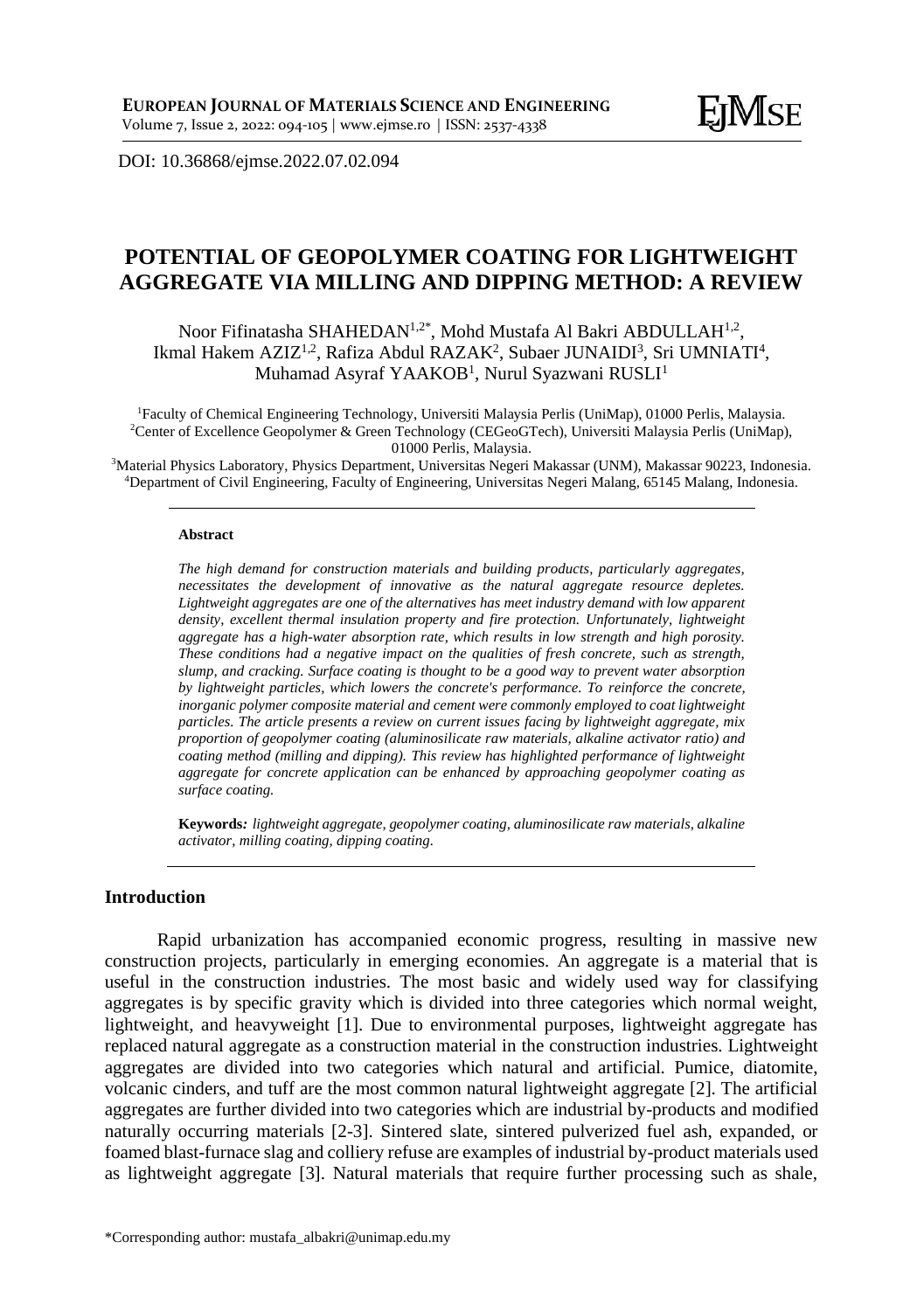expanded clay, slate, vermiculite, and perlite, are also employed in the building industry as lightweight aggregate [3-4].

Lightweight aggregates are known as granular and porous materials used in architecture, engineering, landscaping, and geotechnics. Lightweight aggregates have low apparent density, excellent thermal insulation property and fire protection. Prefabricated structural units and structural lightweight concretes, particularly in high-rise structures, as well as track ballasts and road coatings, all contain lightweight aggregate [5]. Unfortunately, the inner structure of lightweight aggregate can have many porous which contribute the porosity problem. Besides that, it also has a high absorption ratio therefore the lightweight aggregate makes it difficult to keep track of how light aggregate-concrete is mixed during construction [6]. On account of the disadvantages, infrastructure maintenance and repair have become a major issue, and the protection of structures and elements has become a top priority. Therefore, the coating is the option to maintain and protect the surface of the structure [7]. Enhancing the mechanical properties of lightweight aggregate by coating is one of the solutions nowadays which is inorganic coating and organic coating. In recent years, a new type of inorganic coatings based mostly on geopolymers has been researched and used to protect the surfaces of concrete, steel, and wood structural elements [8].

Geopolymers are gaining popularity as a coating material due to their inert silicate and aluminate connections, which environmentally safe, provide significant resistance to water, corrosion, and fire [9]. In terms of raw ingredients, production techniques, and final qualities, geopolymer coatings have proven to be superior to current inorganic cement coating and organic coating systems [10]. Geopolymer is known as a mixture of aluminosilicate raw material and alkaline activator and crated geopolymerization at elevated or ambient temperatures [11], [12]. The geopolymer technology offers a new beneficial and green alternative for the exploitation of fly ash, minimizing its negative environmental and ecological impact [7]. The alkali activation is carried out by incorporating NaOH, KOH, Na<sub>2</sub>SiO<sub>3</sub>, or K<sub>2</sub>SiO<sub>3</sub> into fly ash, either combined or individually [13]. Furthermore, the NaOH molarity,  $Na<sub>2</sub>SiO<sub>3</sub>/NaOH$  ratio, geopolymer/alkaline activator ratio, and curing temperature have a significant impact on the final properties of the geopolymers [8]. The raw material that is used as a geopolymer is fly ash, metakaolin, blast furnace slag, natural zeolite, and granite [14], [15]. There are several types of geopolymer coating methods such as dipping and milling methods based on the coating material.

The article presents a review on current issues facing by lightweight aggregate, mix proportion of geopolymer coating (aluminosilicate raw materials, alkaline activator ratio) and coating method (milling and dipping).

## **Current issues facing by lightweight aggregate**

Lightweight aggregate is known as an ingredient to create a concrete. Lightweight aggregate are mineral aggregates with particle densities ranging from 800 kg/m<sup>3</sup> to 2000 kg/m<sup>3</sup> or loose bulk densities less than  $1200 \text{ kg/m}^3$  (EN13055-1, 2002) [16]. The inner structure of LWA can be porous to attain the low density required by aggregates used in lightweight concrete [17, 18]. This condition gave adversely affect such as low strength (Aggregate Impact Value (AIV)), high water absorption and high porosity. Table 1 has disclosed the current issues facing by previous study on lightweight aggregate respected to four main properties; density, water absorption, porosity and aggregate impact value.

Kwek and Awang (2018) has studied properties of artificial aggregate containing palm oil fuel ash (POFA) and silt from water treatment sludge [19]. According to this study, the lightweight aggregate made of silt and POFA as based material has a potential in replacing the natural aggregate in concrete production. However, the satisfactory range of water absorption and AIV properties still become an issue. Rehmanet al., (2020) has produced of lightweight aggregates through cold bonded pelletization using two different industrial by-products; coal fly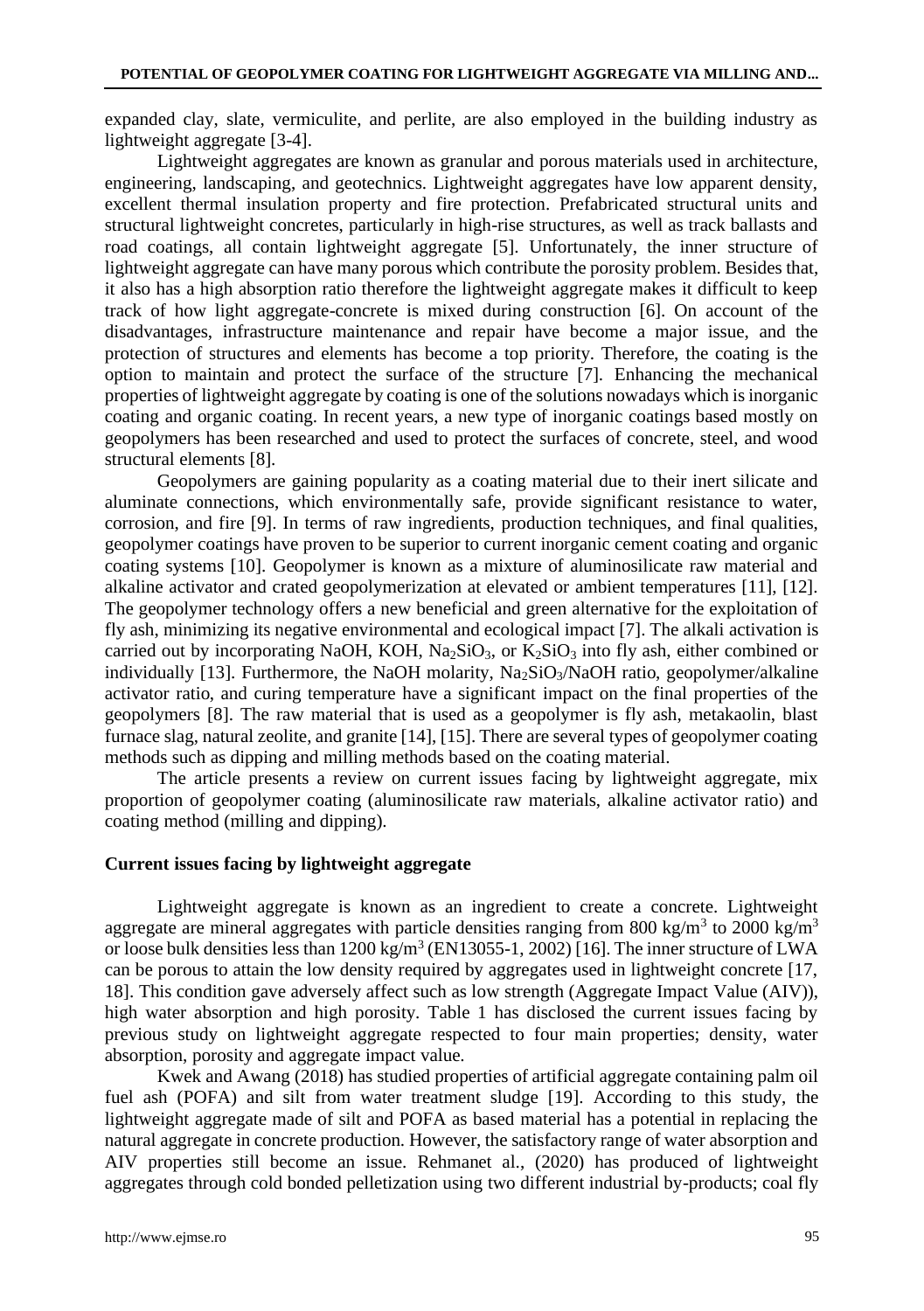ash (FA) and ground granulated blast furnace slag (GBFS) [20]. This finding can be effectively used as a replacement of natural coarse aggregate in formulation of structural lightweight concrete. Though, the results still have low strength and high-water absorption which need to be overcome in order to increase the efficiency of this lightweight aggregate.

Hanif et al., (2021) presents the production of ultra-lightweight geopolymer foam aggregate utilizing coal fly-ash [21]. The properties obtained would be suitable to design lightweight concrete both for structural and insulation purposes. Satisfactory results of this finding need to be enhanced. Kockal and Ozturan, (2010) has study lightweight aggregates from fly ash which met the requirement for freezing and thawing durability [22]. Unfortunately, the porosity and water absorption still high, and the AIV properties still weak which need to overcome. Aho and Uungwa, (2015) has studied the volcanic scoria to be applied as coarse aggregate [23]. The quality of scoria as an aggregate show that scoria concrete has sufficient strength to be used as a construction material. However, the total porosity is high and AIV is still satisfactory which need to be enhanced to increase the durability of constuction materials.

| Kwek and Awang (2018) [19]      | Water absorption $27.80 - 28.0\%$<br>$AV 22.86 - 28.28\%$                                                        |  |
|---------------------------------|------------------------------------------------------------------------------------------------------------------|--|
| Rehmanet al., (2020) [20]       | Loose bulk density $867 - 872$ kg/m <sup>3</sup><br>Water absorption $14.55 - 13.97\%$<br>AIV $12.67\% - 25.1\%$ |  |
| Hanif et al., (2021) [21]       | Loose bulk density $443 \text{ kg/m}^3$<br>Water absorption 22.37%<br>Total Por osity 54.97%<br>AIV 24.62%       |  |
| Kockal and Ozturan, (2010) [22] | Loose bulk density 789 kg/m <sup>3</sup><br>Water absorption 25.5%<br>Total Porosity 31%<br>AIV 35.0%            |  |
| Aho and Uungwa, (2015) [23]     | Loose bulk density 679 kg/m <sup>3</sup><br>Total Porosity 40.0%<br>AIV 33.2%                                    |  |

**Table 1**. current issues facing by previous study on lightweight aggregate [19, 20, 21, 22, 23]

The aggregate impact value test determines the aggregate's resistance to sudden loading [24], which may differ from the resistance to progressively applied compressive stress [25]. As a result, the aggregates must be strong enough to withstand impact disintegration. The impact value of aggregates is defined as the ratio of the weight of fines produced to the weight of the complete sample taken, represented in percentage terms [25] as presented as Table 2. The performance of aggregate via AIV should be within 20% and below to ensure aggregates are resistance towards the impact load. Unfortunately, lightweight aggregate has faced the issue of low aggregate impact value that influenced the durability of the concrete performance itself.

**Table 2**. Classification aggregate impact value (AIV) [25]

| <b>Aggregate Impact Value</b> | <b>Classification</b> |
|-------------------------------|-----------------------|
| $< 10\%$                      | Exceptionally strong  |
| $10 - 20%$                    | Strong                |
| $20 - 30%$                    | Satisfactory          |
| $>35\%$                       | Weak                  |

The water absorption capacity of lightweight aggregate is determined by the degree of connected porosity related to the surface. Normally water absorption of lightweight aggregate is within the ranges of 10% to 20%, depending on the raw material and manufacturing method [26]. However, large lightweight aggregate water absorption ratios are undesirable. Lightweight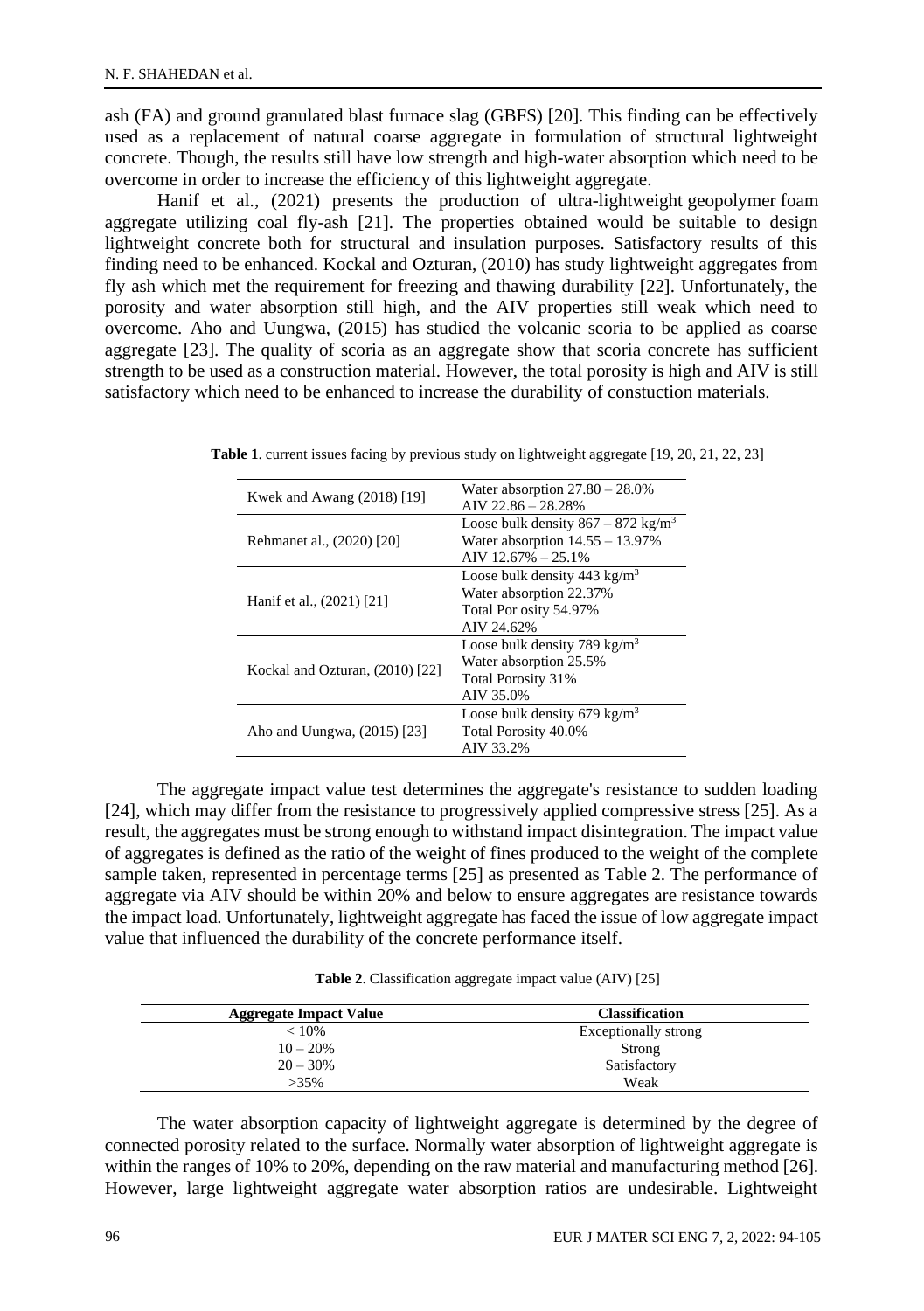aggregate with high water absorption makes controlling the mixing of lightweight aggregateconcrete during construction challenging. High water absorption leads to reduction in free water in fresh concrete, causing workability and compaction issues which decreases the durability of the concrete. The structure of the lightweight aggregate is one of the reasons for the water absorption. The interior structure of lightweight aggregate can be porous to obtain the low density required of aggregates used in lightweight concrete [21].

Total porosity of aggregate is the behavior of material after immersion in fluid and test assists in the evaluation of total pores in aggregate by calculating the true density and particle relative density. Hence, properties of aggregates have a great impact on the volumetric weight and on physical properties of concrete [19 - 24]. The strength qualities of the concrete are typically poor due to the lightweight aggregate's weaker and more porous nature [23]. Furthermore, the porosity of lightweight aggregate was in agreement with water absorption and density results. When porous lightweight aggregate is used, the adhesion of the aggregate materials to the cement paste depends mainly on the pore size characteristic of the aggregate surface. Because lightweight aggregates are porous, their water absorption is higher than that of normal weight concrete where the amount of pores can be up to 67 %.

With the aim to overcome the current issues facing by lightweight aggregate, there are several design and technique on surface coating on lightweight aggregate have been investigated nowadays. These involve coats of cementitious pastes or pozzolanic materials carbonate deposition on aggregate surface and polymers [19 - 23]. Use of such solutions helps in the impregnation of surface pores, reducing the water absorption of the aggregates and improving their mechanical and durability related performance. The potential of geopolymer paste as a coating material with optimum design (aluminosilicate raw materials, alkaline activator ratio) would become a major solution to limit deterioration by protecting the surface of lightweight aggregate.

## **Potential of geopolymer coating for lightweight aggregate**

Geopolymer is an inorganic material that is used for several applications such as coating application [27]. Geopolymers are created by aluminosilicate materials mixed in an alkali activator solution at ambient or high temperatures, resulting in an amorphous phase and threedimensional silicoaluminate structure. The traditional geopolymer production process consisted of a two-part mixing process that included preparing an alkali activator one day ahead of time and mixing solid aluminosilicates with the prepared alkali activator [28]. Geopolymers are a novel type of inorganic polymer material having excellent strength, temperature tolerance, corrosion resistance, workability, and adhesive strength between diverse materials [29]. Geopolymer coatings are considered sustainable materials because of their low pollution, costeffectiveness, and environmental friendliness, as well as their superior performance [28, 29]. The geopolymer coating demonstrated excellent durability and bonding strength [28, 29]. The constituent ingredients and manufacturing of geopolymer coatings are intimately linked to their long-term viability. Reusing and recycling solid wastes and industrial byproducts such as natural source materials, waste or by-product can be used to make geopolymer coating [27-29].

Therefore, the geopolymer material is suitable to be used as a coating agent. Based on the pervious study, to obtain the best design of geopolymer, there are some parameters that need to be set such as raw material, solid to liquid ratio and sodium hydroxide to sodium silicate ratio [30-35]. The most important part of producing and manufacturing geopolymer coating is ensuring that the essential circumstances for geopolymerization reactions are met, which is fundamentally different from the physicochemical mechanism. Selecting proper raw materials and conducting fair and proper combination proportions of constituent materials are vital and crucial in order to generate geopolymer coating that are worth widely used.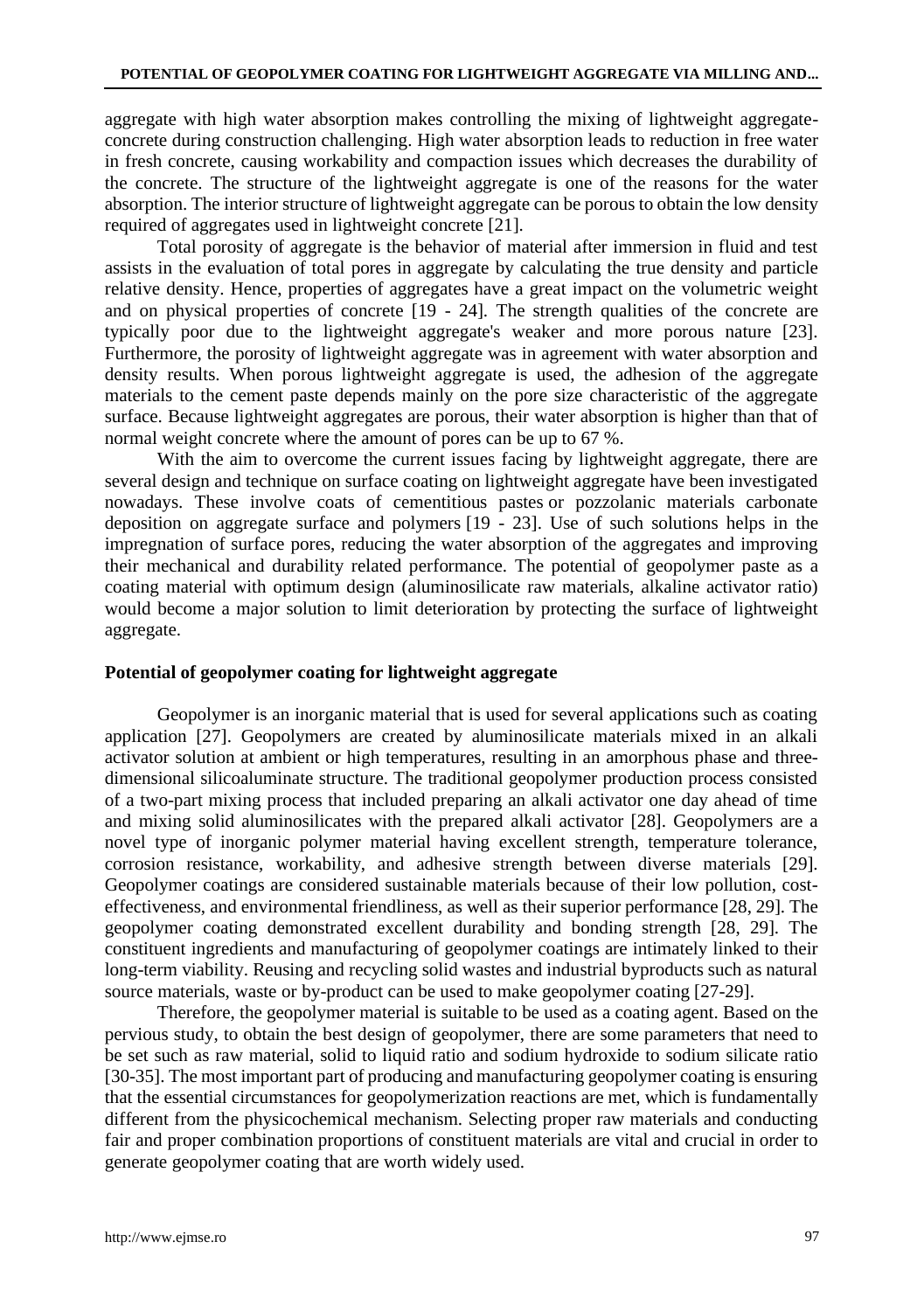### **Aluminosilicate source materials**

Materials mostly composed of amorphous silica  $(SiO<sub>2</sub>)$  and alumina  $(A<sub>1</sub>O<sub>3</sub>)$  can be used to produce geopolymers [30-35]. Minerals and industrial wastes such as kaolin, metakaolin, metahalloysite, volcanic scoria, palm oil fuel ash, red mud, fly ash, and slag have all been investigated as raw materials for geopolymer synthesis [27-35].

## *Fly ash*

Fly ash-based geopolymers have gotten a lot of interest in the last two decades because of their wide range of uses in the building and construction industries [30-36]. Because of its accessible availability, superior workability during processing, and better durability in the final product, fly ash has recently become more popular in geopolymers [36-37]. Fly ash is an industrial by-product generated during the combustion of coal for energy production [33, 36-38]. They are called green materials because of the energy-efficient manufacturing process used to create them, which results in low carbon emissions and the reuse of industrial waste in large quantities [30-38]. Fly ash has spherically shaped particles, which are believed to be more workable compare to other cementitious materials [33, 36-38]. Besides, because of its appropriate silica and alumina composition and low water demand, fly ash is a good material for manufacturing geopolymer binder and has good thermal stability [33].

Based on the main chemical composition of fly ash, fly ash can be classified into two classes which is Class C and Class F according to ASTM C618 [39] as shows in Table 3. When the overall content of these components  $(SiO_2, Al_2O_3, and Fe_2O_3)$  in fly ash exceeds between 50% to 70% with CaO level exceeding 20%, it is categorized as class C. Class C fly ash has a high calcium concentration and is mostly produced by lignite coal combustion [30, 39]. If the overall components  $(SiO<sub>2</sub>, Al<sub>2</sub>O<sub>3</sub>)$ , and Fe<sub>2</sub>O<sub>3</sub>) in fly ash exceed 70%, it is classified as class F and a CaO level of less than 20% [39]. The high calcium content of fly ash may cause a direct interaction between calcium, silicate, and aluminium, resulting in the formation of calcium silicate hydrates (C/N-A-S-H), or the hydrates may directly form C-S-H gels, resulting in fast setting and high early strength compared to fly ash with a low calcium content. Calcium ( $Ca^{2+}$ ) works with sodium (Na+) to balance the negative charge during the formation of sodium aluminosilicate geopolymer [30-38].

| Chemical                                                                   | <b>ASTM C618</b> |         |
|----------------------------------------------------------------------------|------------------|---------|
|                                                                            | Class C          | Class F |
| $SiO2$ , Al <sub>2</sub> O <sub>3</sub> and Fe <sub>2</sub> O <sub>3</sub> | 50% - 70%        | >70%    |
| CaO                                                                        | $>20\%$          | $-20%$  |

**Table 3.** Classification of fly ash according to ASTM C618 [39]

*Slag*

Slag has a Si/Al ratio of 1.71-3.67, making it one of the most frequent raw materials for geopolymers. Slag is extremely reactive to the synthesis of geopolymers, and a satisfactory reaction rate may be obtained at temperatures as low as  $0^{\circ}C$  [30, 35]. Slag is a byproduct of the manufacturing of ferrochrome alloys, and its principal oxide components are  $SiO_2$ ,  $Al_2O_3$ ,  $MgO$ , and CaO. The slag is predominantly crystalline and may be used to make geopolymer binder [40]. Slag can be used to increase the porosity, long-term strength, and resistance to sulphate and alkali silicate reactivity of concrete, as well as to lower its water consumption, permeability, and hydration heat [41]. In that case, slag is chosen as a raw material for geopolymer coating because slag can reduce porosity of material. Because of the cement's good adhesion, slag-based geopolymer coatings could be used to protect marine concrete [42].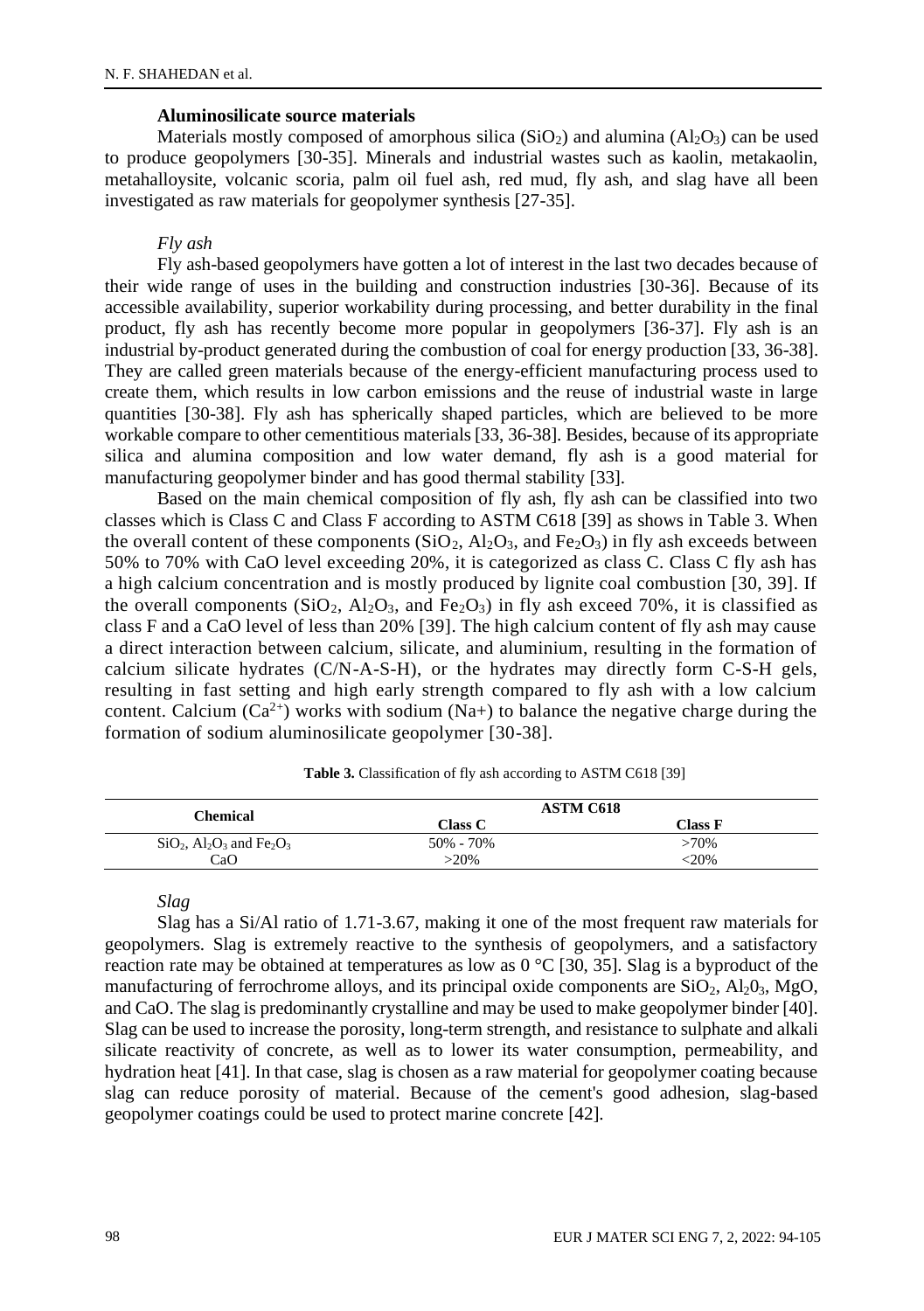#### *Metakaolin*

Metakaolin is made up of 52%  $SiO_2$ , 40%  $Al_2O_3$ , and 8% additional elements that are considered impurities, such as feldspar, mica, gypsum, and organic matte [43]. Based on the studies of Kamseu et al the result of calcining kaolin and kaolinitic clays between 650°C and 850°C., depending on the inherent properties of the parent clay. Metakaolin fabrication for geopolymer binders should take into account the mineralogy and thermal behaviour of the source kaolin or clay. Metakaolin is made up of pillared silicate and aluminate layers that have been altered to have the Si atom in a 4-fold coordination and the Al atom in a combination of 4-, 5-, and 6-fold coordination. The product of fine geopolymer paste yields excellent results with this type of calcined clays. It was effectively glazed, and the appearance of shrinkage, deformation, or microcracks was readily controlled by the silica sand residue [44].

#### *Dolomite*

Dolomite is a frequent carbonate mineral in the geologic record.  $\text{CaMg(CO<sub>3</sub>)}_2$  is an anhydrous carbonate mineral comprised of calcium, magnesium, and carbonate. Dolomite is also used to define a sedimentary carbonate rock that is mostly formed of the mineral dolomite, commonly known as dolostone. Dolomite is a mineral resource that may be utilized as a raw material in the production of geopolymer composites [26, 45]. In alkali-activated composites and geopolymer composites, dolomite was solely employed as a filler and substitute for other raw materials [45].

#### **Solid to liquid ratio**

The solid-to-liquid ratio (S/L ratio) is one of the key characteristics influencing geopolymer qualities such as compressive strength, water absorption, workability, and geopolymer setting [30-45]. The mechanical strength of geopolymers is significantly affected by the solid-to-liquid (S/L) ratios and sodium silicate-to-sodium hydroxide (Na<sub>2</sub>SiO<sub>3</sub>/NaOH) ratios [28-32]. In past studies have been conducted to determine the effect of the solid-to-liquid (S/L) mass ratio on mechanical strength, where this factor corresponds to the aluminosilicate precursorto-activator solution ratio [28-35].

Based on previous research [46], solid/liquid ratios of 0.5, 1.0, 1.5, 2.0, 2.5, and 3.0 were chosen. However, only three ratios were used: 1.5, 2.0, and 2.5. The ratios of 0.5 and 1.0 could not be used because of the high workability of geopolymer paste, which makes it difficult to handle, and the ratio of 3.0 could not be used due to a lack of workability. The ratio of solid to liquid at 2.0 contributed the most compressive strength (73.86 MPa) of the three ratios [47]. Increasing the S/L ratio make the compressive strength of the geopolymer paste increased. However, the compressive strength decreased when the ratio was increased to 2.5 [47]. This could be due to an excess of fly ash, there may not have been enough liquid (alkaline activator) to mix the geopolymers uniformly [46, 47].

### **Sodium silicate to sodium hydroxide ratio**

For the geopolymerization process, alkali metal silicates and/or alkali metal hydroxides have been utilized as alkaline activators [30-47]. Sodium silicate and sodium hydroxide were combined to make an alkali solution. As the alkaline activator to be added to fly ash to form geopolymer coating, a combination of sodium silicate  $(Na_2SiO_3)$  and sodium hydroxide (NaOH) has been widely used. The  $Na_2SiO_3/NaOH$  ratio is one of the most critical elements influencing the mechanical strength of geopolymer coating materials [27, 48]. The breakdown of aluminosilicate sources requires alkali hydroxide, whereas sodium silicate ( $Na<sub>2</sub>SiO<sub>3</sub>$ ) solution works as a binder, alkali activator, dispersant, or plasticizer [30-48].

Furthermore, it will supply extra soluble silicate  $(SiO<sub>2</sub> content)$  and alkali (Na2O content) required for the geopolymerization reaction to continue  $[42-48]$ . The  $SiO<sub>2</sub>$  content is critical to provide the silicate species required for the fast exchange and oligomerization process between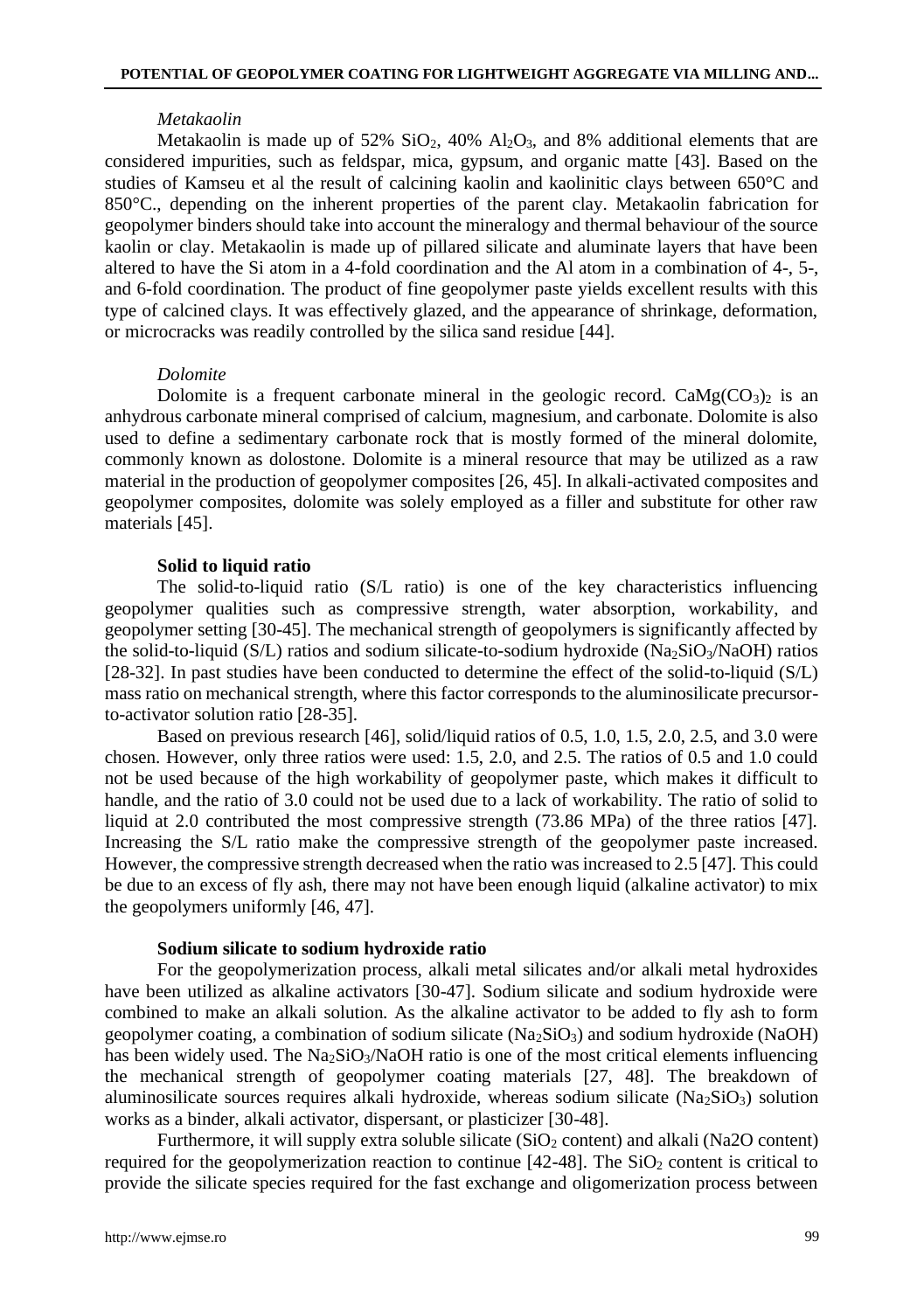the aluminate and silicate species from the aluminosilicate-based material and the silicate species from the waterglass [33-48]. In a previous study, six different  $Na<sub>2</sub>SiO<sub>3</sub>/NaOH$  ratios were used  $(0.5, 1.0, 1.5, 2.0, 2.5, and 3.0)$ , the ratio of Na<sub>2</sub>SiO<sub>3</sub>/NaOH at 2.5 produced the highest compressive strength (61.43 MPa), while greater than 2.5 produced a decrease in strength [42- 48] which could be due to the high concentration of OH- in the mixtures [46, 47].

## **Concentration of sodium hydroxide (NaOH)**

The concentration of NaOH had a significant impact on the dissolution of silica and alumina from fly ash, with increasing molarity increasing the dissociation of the active species of raw material and resulting in the creation of more geopolymer gel networks [36-47]. However, due to an overabundance of OH ions, a high NaOH concentration can disturb the geopolymerization process, resulting in an inefficient reaction [46, 47]. According to previous research, the 12M NaOH solution produced the highest compressive strength of geopolymer paste when the tests were conducted seven days after the samples were prepared, measuring 68.48 MPa but compressive strength decreases after the 12M NaOH solution [46, 47]. This is due to an increase in the concentration of Na ions in the system, which was critical for geopolymerization because Na ions were used to balance the charges and form the alumino-silicate networks as the binder in the mixture [46, 47]. The dissolution of Si4+ and Al3+ ions from fly ash also increased when the NaOH concentration was high, and the creation of sodium aluminosilicate was boosted, resulting in an increase in strength [46, 47]. The setting time and compressive strength improved as the NaOH content increased, resulting in a robust matrix with less unreacted fly ash in the microstructure [36-47]. The S/L ratio and the  $\text{Na}_2\text{SiO}_3/\text{NaOH}$  ratio are two other factors that influence the compressive strength of geopolymer coating material [46, 47].

As a conclusion, the ratios of fly ash to alkaline activator and sodium silicate to NaOH influenced the strength of the geopolymer. The specific surface composition of initial raw materials, the kind, composition, and relative amount of alkali activator, and the situation during the beginning period of the geopolymerization process all have an impact on the attributes of geopolymers. The effect of NaOH molarity may also be significant in the production of highstrength geopolymer. Knowing how much alkali to use not only helps to acquire optimal strength but may also help to handle the efflorescence problem with geopolymers, and other alkali activated materials.

## **Coating method for lightweight aggregate**

The coating method is also an important parameter in finding the best surface coating for lightweight aggregate or any substrate. This is thought to be heavily influenced by the geopolymer coating formulation, which is calculated by taking into account the content and composition of the amorphous part of the geopolymer used which contributed to the viscosity of the coating paste [27, 34, 48]. Coating is a process that improves the surface attributes of an object or substrate, such as appearance, adhesion, wet ability, corrosion resistance, wear resistance, scratch resistance, and thermal resistance. The application of the coating also extends the life of existing infrastructure or products while lowering maintenance costs [27, 34, 48]. One of the enhancements of the properties of aggregate is coating. Coating significantly reduces aggregate porosity and density, therefore enhancing aggregate microstructure and mechanical qualities [27, 34, 48]. One coating material that been use is geopolymer that is frequently used to create and is coated on a ceramic or a metal substrate [27, 29, 34, 48]. Due to the obvious wide range of applications and needs in various industries, coating processes are available in a large variety. Many alternative on-line or off-line parameters are used in these processes, which result in a wide range of material microstructure, efficacy, appropriateness, and durability outcomes. Coating methods, on the other hand, are useful in specific applications based on the intended functionality. There are various influencing parameters for successful coating deposition on a substrate,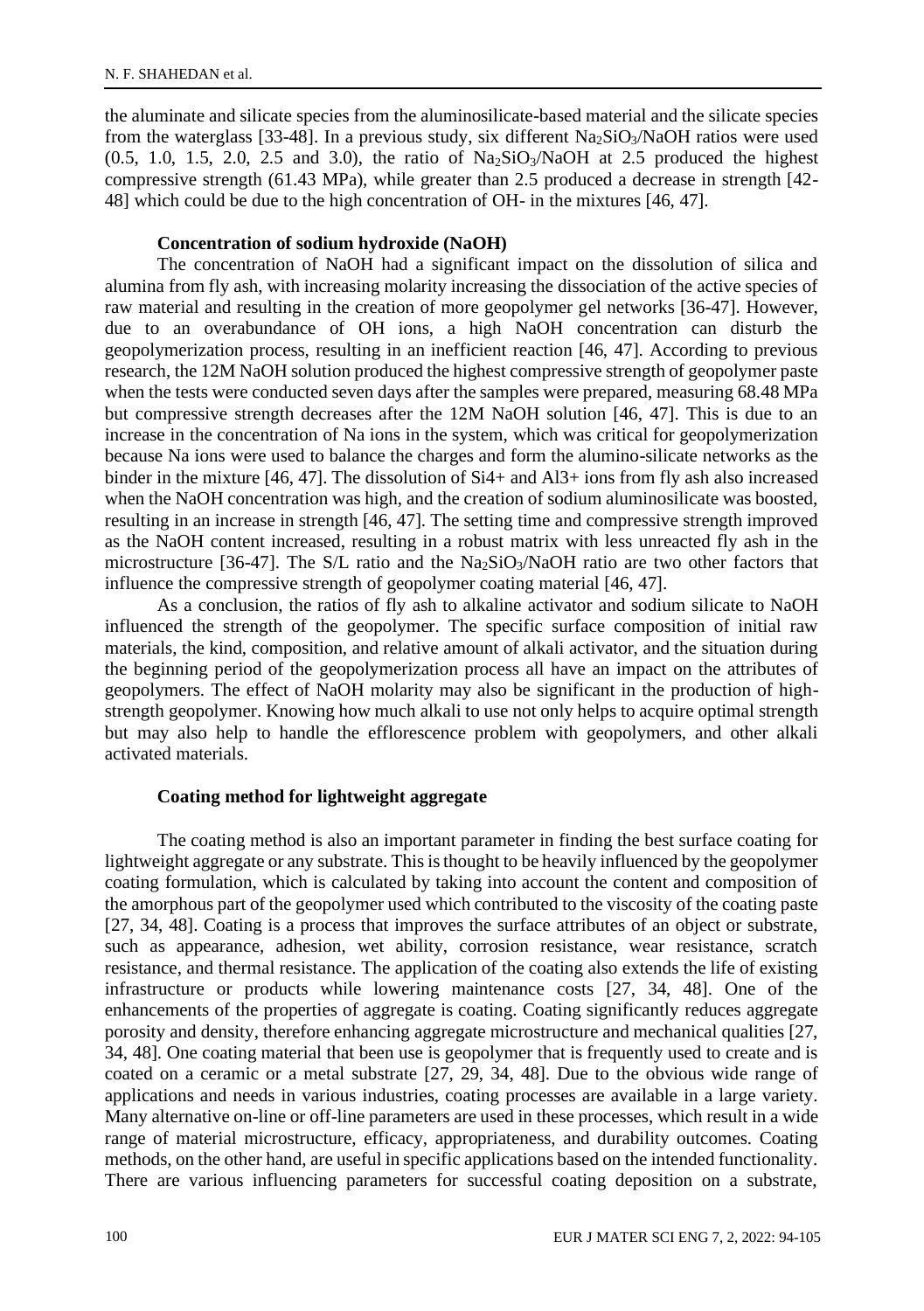including deposition materials, substrate materials, feedstock shape, and deposition processes [27, 29, 34, 48].

## **Milling coating method**

Milling is a widely used technique for dispersing particles on typically metal powders: it is a non-equilibrium process that operates at low temperatures, with essentially linear processes and a cheap total cost [49]. In order to have optimal control of the results, the ball milling is difficult; several variables such as ball size, rotation speed, duration, atmosphere, and process control agents (PCA) need to be considered [49]. Yazdani, and Zake, (2015) found out that the discovery clearly supports and verifies the chaotic ball dynamics notion in a planetary ball mill with a huge number of balls [50]. It was discovered that mechanical and metallurgical bonding mechanisms have a role in the adherence of Ni coatings to the substrate. Furthermore, the substrate location at the top of the vial was shown to give higher mi- and tribological characteristics for the coating as compared to the bottom position as illustrated in Fig. 1 [50]. Milling coating method would be good method for surface coating lightweight aggregate with the aim to uniform and fully cover the surface of the lightweight aggregate.



Fig. 1. Scheme of milling coating process [50]

## **Dipping coating method**

Dipping coating is a simple and cost-effective process for depositing onto a variety of substrates, including metallic, ceramic, polymer films, and fibrous materials [51, 52]. Dipping coating may be applied to practically any substrate, even those with a lot of surface area [51-53].



**Fig. 2.** Scheme of dipping coating process [54]

The overall process can be described as in Fig. 2. The substrate is immersed at a constant speed in the precursor solution, followed by a certain dwell time, to allow for sufficient interaction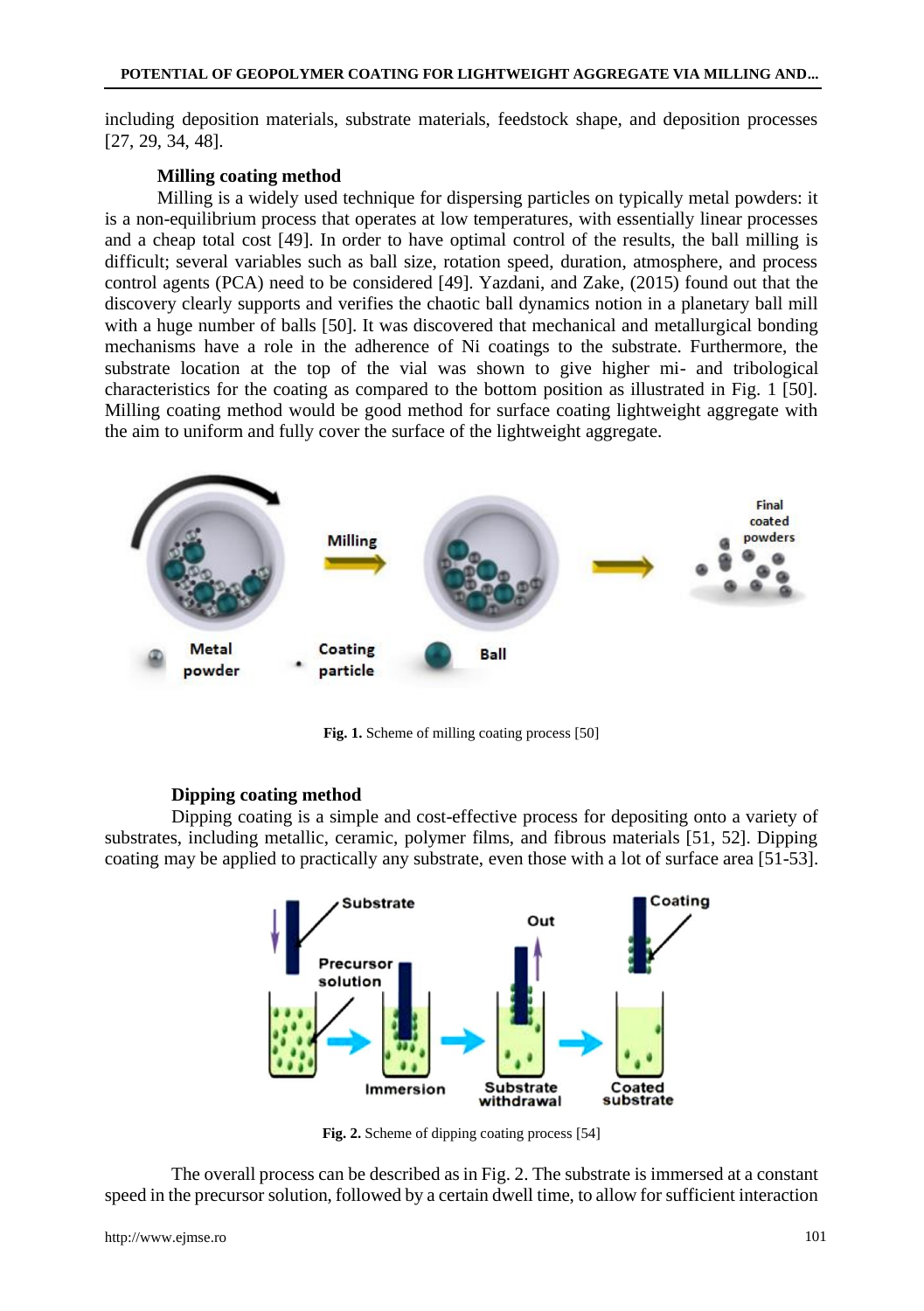time of the substrate with the coating solution for complete wetting [51-54]. It was discovered that extending the time for sol synthesis prevents the formation of a crack-free separation layer on membrane support due to the formation of thick active layers that would otherwise crack during the drying and carbonization steps [51-53]. Similarly, a very short synthesis time necessitates the need for multiple coating cycles to obtain a defect-free active layer. Controlling the microstructure of the substrate and the dip coating slip characteristics, uniform, and dense coating layers with a wide range of thickness can be generated would also be good for surface coating lightweight aggregate.

## **Conclusions**

As a conclusion the coating of lightweight aggregate using geopolymer coating is an excellent idea. The coating of geopolymer has been proven to enhance the properties of lightweight aggregate. The coating of aggregate can decrease the water absorption of the lightweight aggregate. In the geopolymer it is important to determine the rate of the alumina and silica releases during the reaction. This is because alumina and silica releases influence the formation of the geopolymer network. Beside that the parameters of solid to liquid ratio influence the viscosity of the geopolymer material. These parameters also influence the setting time of the geopolymer coating. One of the results of the viscous nature of the water glass liquid as the Na2SiO3/NaOH ratio increased and the high quantity of water glass liquid caused the geopolymer slurry to become exceedingly sticky. Therefore, the parameter of the geopolymer is really important to determine the design of geopolymer coating. On the other hand, the method of coating is one of the important mechanisms to be determined to show the thickness of the material is evenly.

## **References**

- [1] R. V. Silva, J. De Brito, R. K. Dhir, *Properties and composition of recycled aggregates from construction and demolition waste suitable for concrete production***, Constr. Build. Mater., 65**, 2014, pp. 201–217.
- [2] H. J. Chen, M. Der Yang, C. W. Tang, S. Y. Wang, *Producing synthetic lightweight aggregates from reservoir sediments*, **Constr. Build. Mater., 28(1),** 2012, pp. 387–394.
- [3] M. Aslam, P. Shafigh, and M. Z. Jumaat*, Oil-palm by-products as lightweight aggregate in concrete mixture: a review*, **J. Clean. Prod., 126**, 2016, pp. 56–73.
- [4] A. Borges, I. Flores-Colen, and J. de Brito, *Physical and mechanical performance of cementbased renders with different contents of fly ash, expanded cork granules and expanded clay*, **Constr. Build. Mater., 191**, 2018, 535–543.
- [5] M. Franus, D. Barnat-Hunek, M. Wdowin, *Utilization of sewage sludge in the manufacture of lightweight aggregate*, **Environ. Monit. Assess., 188(1)**, 2016, pp.1-13.
- [6] K. Pasupathy, S. Ramakrishnan, J. Sanjayan, *Enhancing the mechanical and thermal properties of aerated geopolymer concrete using porous lightweight aggregates*, **Constr. Build. Mater., 264**, 2020, pp. 120713.
- [7] C. Jiang, A. Wang, X. Bao, T. Ni, and J. Ling, *A review on geopolymer in potential coating application: Materials, preparation and basic properties*, **J. Build. Eng., 32**, 2020, pp. 101734.
- [8] R. Gupta, A. S. Tomar, D. Mishra, S. K. Sanghi, *Multifaceted geopolymer coating: Material development, characterization and study of long term anticorrosive properties*, **Microporous Mesoporous Mater., 317**, 2021, pp. 110995.
- [9] J. Temuujin, A. Minjigmaa, W. Rickard, M. Lee, I. Williams, A. van Riessen, *Preparation of metakaolin based geopolymer coatings on metal substrates as thermal barriers*, **Appl. Clay Sci., 46(3).** 2009, pp. 265–270.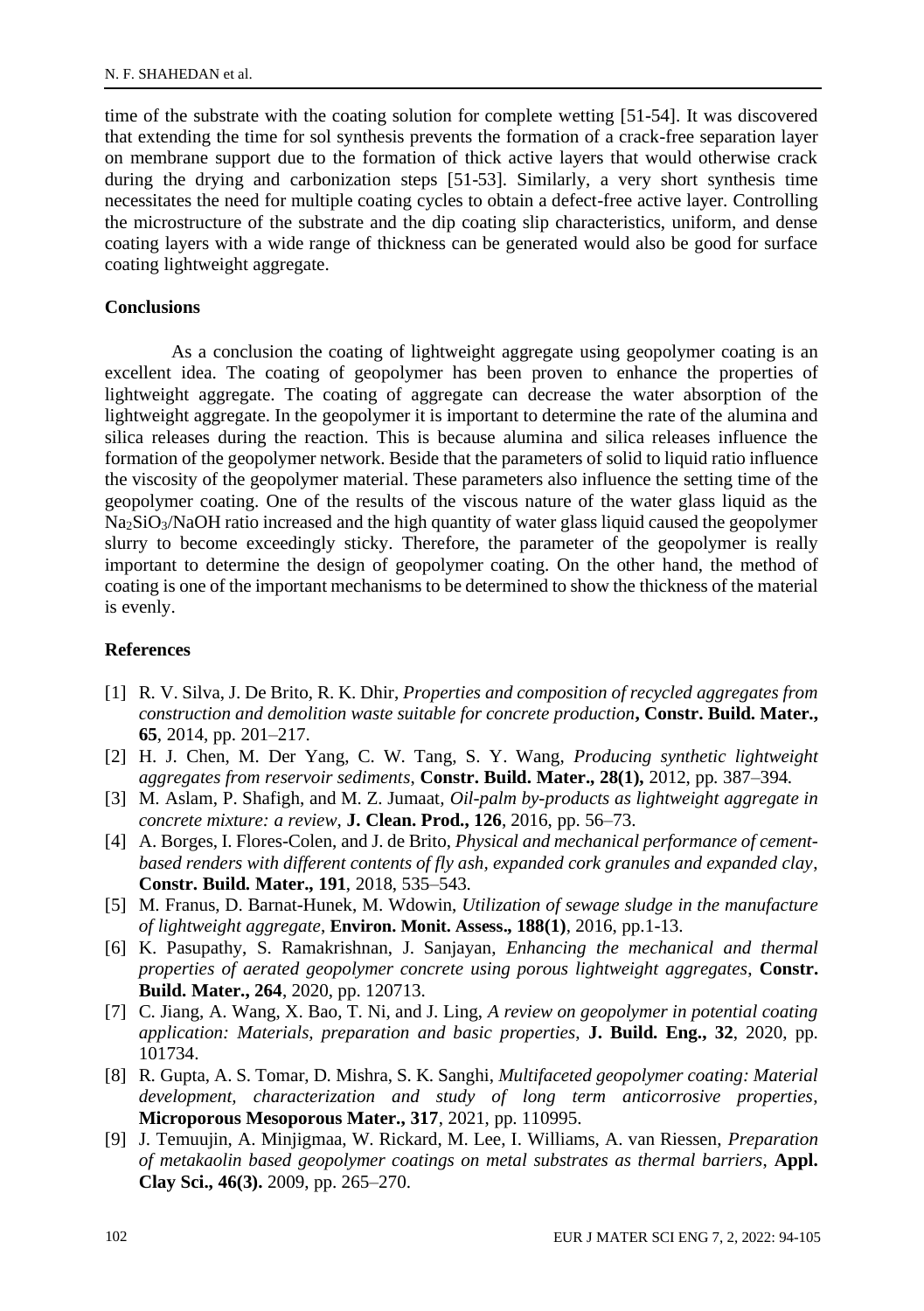- [10] M. S. Salwa, A. M. Al Bakri, H. Kamarudin, C.M. Ruzaidi, M. Binhussain, S. S. Zaliha, *Review on Current Geopolymer as a Coating Material*, Aust**. J. Basic Appl. Sci., 7(5),** 2013, pp. 246–257.
- [11] C. Jiang, A. Wang, X. Bao, Z. Chen, T. Ni, Z. Wang, *Protective Geopolymer Coatings Containing Multi-Componential Precursors: Preparation and Basic Properties Characterization*, **Materials, 13(16),** 2020, pp. 3448.
- [12]S. Keke, P. Xiaoqin, W. Shuping, Z. Lu, *Design method for the mix proportion of geopolymer concrete based on the paste thickness of coated aggregate*, **J. Clean. Prod., 232**, 2019, pp. 508-517.
- [13] Y. M. Liew, H. Kamarudin, A. M. Mustafa Al Bakri, M. Bnhussain, M. Luqman, I. Khairul Nizar, C. M. Ruzaidi, C. Y. Heah. *Optimization of solids-to-liquid and alkali activator ratios of calcined kaolin geopolymeric powder*, **Constr. Build. Mater., 37**, 2012, pp. 440–451.
- [14] L. N. Tchadjié, J. N. Y. Djobo, N. Ranjbar, H. K. B. D. Tchakouté, Kenne, A. Elimbi, D. Njopwouo, *Potential of using granite waste as raw material for geopolymer synthesis*, **Ceram. Int., 42(2),** 2016, pp. 3046-3055.
- [15] D. A. Salas, A. D. Ramirez, N. Ulloa, H. Baykara, A. J. Boero, *Life cycle assessment of geopolymer concrete*, **Constr. Build. Mater., 190**, 2018, pp. 170-177.
- [16] BS EN 13055, Lightweight aggregates: Part 1: Lightweight aggregate for concrete, mortar and grout, 2002.
- [17] B. González-Corrochano, J. Alonso-Azcárate, M. Rodas, J. F. Barrenechea, F. J. Luque, *Microstructure and mineralogy of lightweight aggregates manufactured from mining and industrial wastes*, **Constr. Build. Mater., 25(8)**, 2011, pp. 3591–3602.
- [18] Y. Ren, Q. Ren, Z. Huo, X. Wu, J. Zheng, O. Hai, *Preparation of glass shell fly ash-clay based lightweight aggregate with low water absorption by using sodium carbonate solution as binder*, **Mater. Chem. Phys., 256**, 2020, pp. 123606.
- [19]S. Y. Kwek, H. Awang, *Artificial lightweight aggregate from palm oil fuel ash (POFA) and water treatment waste.* **IOP Conf. Ser.: Mater. Sci. Eng., 431(8),** 2018, pp. 082005.
- [20] M. U. Rehman, K. Rashid, E. U. Haq, M. Hussain, N. Shehzad, *Physico-mechanical performance and durability of artificial lightweight aggregates synthesized by cementing and geopolymerization*, **Constr. Build. Mater., 232,** 2020, pp. 117290.
- [21]S. Hanif, M. A. Tahir, K. Rashid, M. U. Rehman, N. Saleem, A. Aslam, G. Naeem, *Physicomechanical performance of lightweight geopolymer foam aggregates developed by geopolymerization through microwave-oven irradiations*. **J. King Saud Univ. Eng. Sci**., 2021.
- [22] N. U. Kockal, T. Ozturan, *Effects of lightweight fly ash aggregate properties on the behavior of lightweight concretes*. **J. Hazard. Mater., 179(1-3),** 2010, pp. 954-965.
- [23] I. M., Aho, S. J. Uungwa, *Engineering properties of scoria concrete as a construction material*. **Glob. J. Eng. Res., 14(1)**, 2015, pp. 59-63.
- [24] M. Kurpińska, T. Ferenc, *Effect of porosity on physical properties of lightweight cement composite with foamed glass aggregate*, **ITM Web Conf., 15,** 2017, pp. 06005.
- [25]J. K. Das, S. Deb, B. Bharali, *Prediction of Aggregate Impact Values and Aggregate Crushing Values Using Light Compaction Test*, **J. Appl. Eng. Sci., 11(2),** 2021, pp. 93–100.
- [26] K. H. Mo, T. C. Ling, U. J. Alengaram, S. P. Yap, C. W. Yuen, *Overview of supplementary cementitious materials usage in lightweight aggregate concrete*, **Constr. Build. Mater., 139,** 2017, pp.403–418.
- [27] N. F. Shahedan, M. M. A. B. Abdullah, K. Hussin, I. Sandu, C. M. R. Ghazali, M. Binhussain, Z. Y. A. V. Sandu, *Characterization and design of alkali activated binder for coating application*. **technology, 3,** 2014, pp. 9.
- [28] Y. M. Liew, C. Y. Heah, L. Y. Li, N. A. Jaya, M. M. A. B. Abdullah, S. J. Tanand, K., Hussin, *Formation of one-part-mixing geopolymers and geopolymer ceramics from geopolymer powder*, **Constr. Build. Mater., 156,** 2017, pp. 9–18.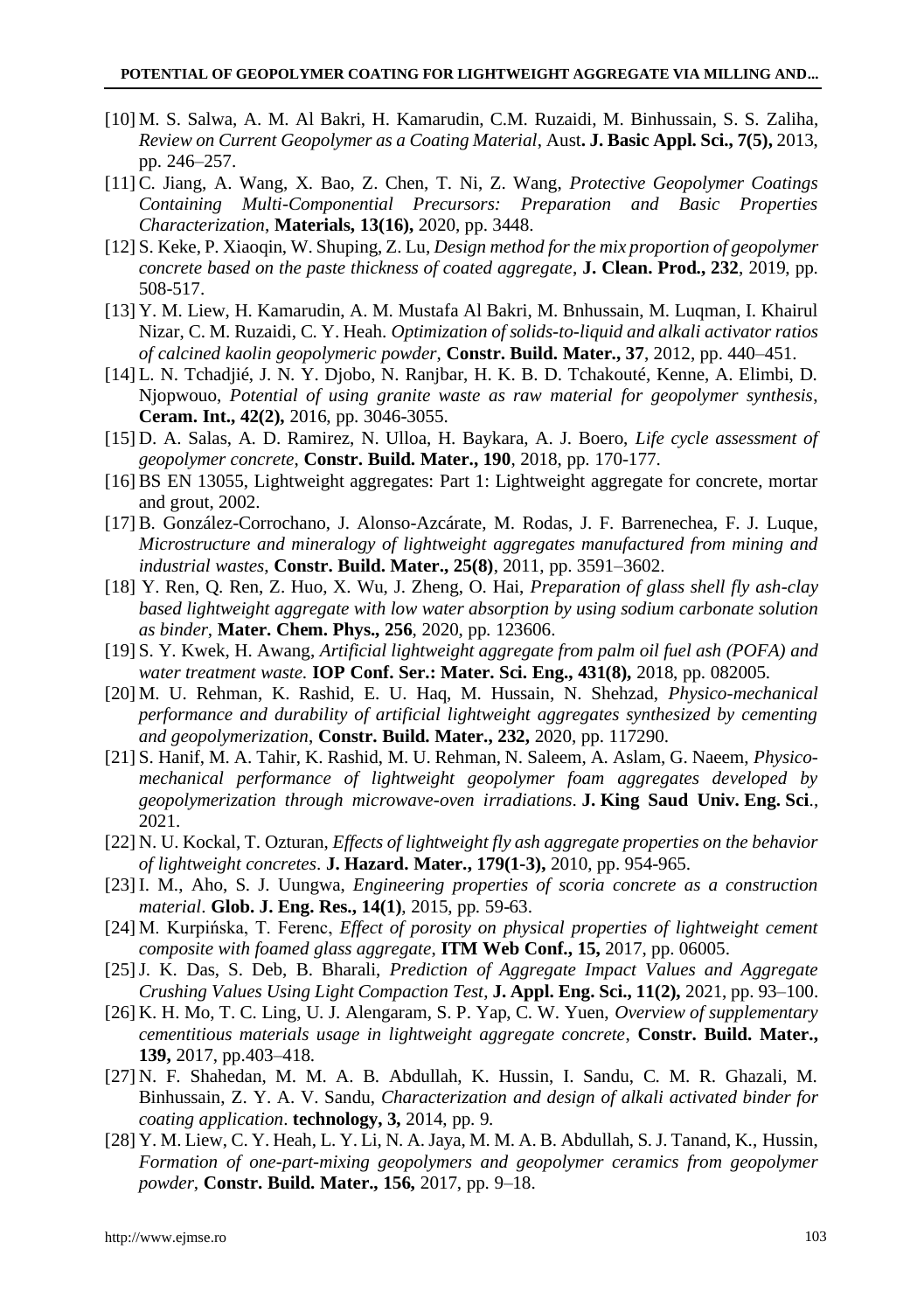- [29] N. F. Shahedan, M. M. A. B. Abdullah, C. M. R. Ghazali, M. Binhussain, M. Al Husaini, K. Hussin, S. Ramasamy, *Morphology and Properties of Geopolymer Coatings on Glass Fibre-Reinforced Epoxy (GRE) pipe*. **MATEC Web Conf. 78,** 2016, pp. 01069.
- [30] S. N. Fifinatasha, A. M. Mustafa Al Bakri, H. Kamarudin, Y. Zarina, A. R. Rafiza, and J. Liyana, *Reviews on the different sources materials to the geopolymer performance*, **Adv. Environ. Biol., 7(12),** 2013, pp. 3835–3842.
- [31] A. M. Mustafa Al Bakri, H. Mohammed, H. Kamarudin, I. K. Niza, and Y. Zarina, *Review on fly ash-based geopolymer concrete without portland cement*, **J. Eng. Technol. Res., 3(1)**, 2011, pp. 1–4.
- [32] C. Y. Heah, H. Kamarudin, A. M. Al Bakri, M. Bnhussain, M. Luqman, I. K. Nizar, C. M. Ruzaidi and Y. M. Liew, *Study on solids-to-liquid and Alkaline Activator Ratios on Kaolinbased Geopolymers*, **Constr. Build. Mater., 35,** 2012, pp. 912–922.
- [33] N. F. Shahedan, M. M. A. B. Abdullah, N. Mahmed, A. Kusbiantoro, S. Tammas-Williams, L. Y. Li, I. H. Aziz, P. Vizureanu, J. J. Wyslocki, K. Bloch, M. Nabialek, *Properties of a new insulation material glass bubble in geo-polymer concrete*, **Materials (Basel)., 14(4),** 2021, pp. 809.
- [34]F. F. Zainal, M. F. Fazill, K. Hussin, A. Rahmat, M. M. A. B. Abdullah, and W. Wazien, *Effect of geopolymer coating on mild steel*, **Solid State Phenom., 273,** 2018, pp. 175–180.
- [35] I. H. Aziz, M. M. A. B. Abdullah, M. A. A. Mohd Salleh, E. A. Azimi, J. Chaiprapa, and A. V. Sandu, *Strength development of solely ground granulated blast furnace slag geopolymers*, **Constr. Build. Mater. 250,** 2020, pp.118720.
- [36] A. Noushini, F. Aslani, A. Castel, R. I. Gilbert, B. Uy, and S. Foster, *Compressive stressstrain model for low-calcium fly ash-based geopolymer and heat-cured Portland cement concrete*, **Cem. Concr. Compos., 73**, 2016, pp. 136–146.
- [37]S. K. Shill, S. Al-Deen, M. Ashraf, and W. Hutchison, *Resistance of fly ash based geopolymer mortar to both chemicals and high thermal cycles simultaneously*, Constr**. Build. Mater. 239**, 2020, pp. 117886.
- [38]P. Nuaklong, V. Sata, and P. Chindaprasirt, *Influence of recycled aggregate on fly ash geopolymer concrete properties*, **J. Clean. Prod. 112,** 2016, pp. 2300–2307.
- [39] ASTM C 618, *Standard Specification for Coal Fly Ash and Raw or Calcined Natural Pozzolan for Use*. **West Conshohocken, PA, United, 2012**, pp. 44–4.
- [40]S. K. Nath, *Geopolymerization behavior of ferrochrome slag and fly ash blends*, **Constr. Build. Mater., 181,** 2018, pp. 487-494.
- [41] Y. H. M. Amran, R. Alyousef, H. Alabduljabbar, and M. El-Zeadani, *Clean production and properties of geopolymer concrete; A review*, **J. Clean. Prod., 251,** 2020, pp. 119679.
- [42] Y. Mao, L. Biasetto, and P. Colombo, *Metakaolin-based geopolymer coatings on metals by airbrush spray deposition*, **J. Coatings Technol. Res., 17(4),** 2020, pp. 991-1002.
- [43] A. R. G. Azevedo, C. M. F. Vieira, W. M. Ferreira, K. C. P. Faria, L. G. Pedroti, and B. C. Mendes, *Potential use of ceramic waste as precursor in the geopolymerization reaction for the production of ceramic roof tiles*, **J. Build. Eng., 29,** 2020, pp. 101156.
- [44] K. Elie, V. Alzari, D. Nuvoli, D. Sanna, I. Lancellotti, A. Mariani, C. Leonelli, Dependence of the geopolymerization process and end-products to the nature of solid precursors: Challenge of the sustainability, **J. Clean. Prod., 278**, 2021, pp. 123587.
- [45] E. A. Azimi, M. M. A. B. Abdullah, L. Y. Ming, H. C. Yong, K. Hussin, and I. H. Aziz, *Review of Dolomite as Precursor of Geopolymer Materials*, **MATEC Web Conf., 78,** 2016, pp. 01090.
- [46] A. M. Mustafa Al Bakri, H. Kamarudin, M. Bnhussain, A. R. Rafiza, Y. Zarina, *Effect of Na2SiO3/NaOH ratios and NaOH molarities on compressive strength of fly-ash-based geopolymer*, **Aci Mater. J. 109(5),** 2012, pp. 503–508.
- [47] M. M. A. B. Abdullah, H. Kamarudin, M. Bnhussain, I. Khairul Nizar, A. R. Rafiza, Y. Zarina, *The relationship of NaOH molarity, Na2SiO3/NaOH ratio, fly ash/alkaline activator*